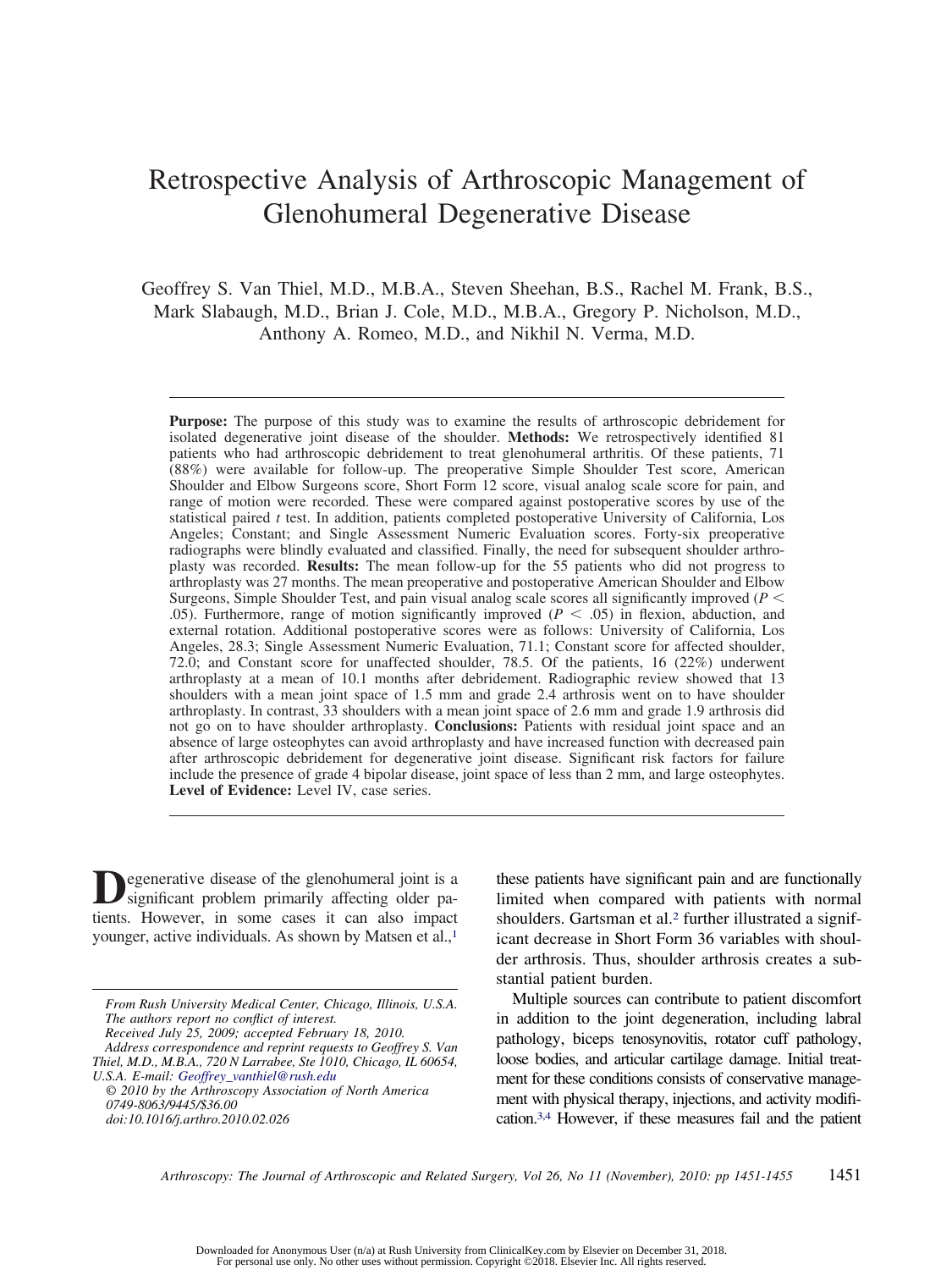continues to have significant pain, the surgeon is left with relatively few options. Shoulder arthroplasty has been shown to provide good pain relief but has significant risks and results in postoperative limitations. In the younger and more active patient population, these post-replacement restrictions may impair lifestyle or job requirements. Furthermore, there is a heightened concern about prosthetic loosening and early failure in this patient population.

In lieu of arthroplasty, arthroscopy of the shoulder may provide improvements in symptoms and increases in shoulder function as well as prevent or delay the need for shoulder arthroplasty. Multiple arthroscopic techniques can be used, including debridement, chondroplasty, capsular release, biceps tenotomy or tenodesis, and subacromial decompression, in an attempt to improve symptoms and shoulder function. Limited reports to date have provided evidence that arthroscopic techniques may improve shoulder pain and function for patients with shoulder arthritis.4-6

The purpose of this study was to review the outcomes of patients who have undergone arthroscopic debridement procedures for glenohumeral degenerative joint disease at a single institution. The hypothesis was that arthroscopic management of shoulder arthritis would result in improvement in shoulder pain and function.

#### **METHODS**

The study was reviewed by our institutional review board, and all patients provided informed consent. From 2001 to 2007, the senior surgeons' operative databases were reviewed based on Current Procedural Terminology coding, and 81 patients were retrospectively identified who had arthroscopic debridement for the management of glenohumeral arthritis. Of these patients, 71 (88%) were available for follow-up. The procedure was performed by 1 of 4 surgeons at a single institution. Inclusion criteria consisted of patients who had a preoperative and postoperative diagnosis of glenohumeral degenerative joint disease. Exclusion criteria included a postoperative diagnosis of adhesive capsulitis, concomitant labral, or rotator cuff repair and previous shoulder surgery within the last year. Patients were contacted and invited to return for follow-up evaluation. Subjective scoring scales were obtained and a physical examination performed by a single orthopaedic research fellow independent of the operating surgeon.

The study group consisted of 47 men and 24 women. The mean age was 47 years (range, 18 to 77 years). Given that pain generation in the shoulder is a multifactorial process, concomitant diagnoses included biceps tears/tendonitis, impingement syndromes, loose bodies, and SLAP tears with no rotator cuff tears (Table 1). Importantly, given the relatively young age of our patients, there were 12 postsurgical osteoarthritis/chondrolysis diagnoses. Previous operations included 12 previous stabilization procedures, 6 unspecified arthroscopic procedures, 1 rotator cuff repair, and 1 thermal capsulorrhaphy.

In this series the following procedures were performed in addition to the glenohumeral debridement: 44 capsular releases, 14 biceps tenodeses/tenotomies, 11 microfractures, 12 loose body/osteophyte removals, and 28 subacromial decompressions (Table 1). The operative reports were reviewed, and all patients were confirmed to have significant articular damage to the humerus and/or glenoid at the time of surgery.

| No. | Diagnosis                                         | Capsular<br>Release | Acromioplasty | Loose Body Removal or<br>Osteophyte Resection | SAD | Biceps Tenotomy/<br>Tenodesis | Microfracture |
|-----|---------------------------------------------------|---------------------|---------------|-----------------------------------------------|-----|-------------------------------|---------------|
| 10  | <b>DJD</b>                                        | X                   |               |                                               |     |                               |               |
|     | DJD, loose body                                   | X                   |               | X                                             |     |                               |               |
|     | DJD, subacromial bursitis                         | X                   |               |                                               | X   |                               |               |
|     | DJD, biceps                                       | X                   |               |                                               |     | X                             |               |
|     | DJD, AVN                                          | Χ                   |               |                                               |     |                               | Χ             |
| 4   | DJD, biceps, impingement                          | X                   |               |                                               | X   | X                             |               |
|     | DJD, impingement                                  | X                   | X             |                                               | X   |                               |               |
| 3.  | DJD, impingement, biceps,<br>subacromial bursitis | X                   | X             |                                               | X   | X                             |               |
| 6   | DJD, impingement                                  |                     | X             |                                               | X   |                               | X             |
|     | DJD, impingement, loose body                      |                     | X             | X                                             | X   |                               |               |
|     | DJD, biceps, subacromial bursitis                 |                     |               | X                                             | X   | X                             |               |

**TABLE 1.** *Concomitant Procedures for Patients in Non-Arthroplasty Subset (All Patients Had Debridement)*

Abbreviations: SAD, subacromial decompression; DJD, degenerative joint disease; AVN, avascular necrosis.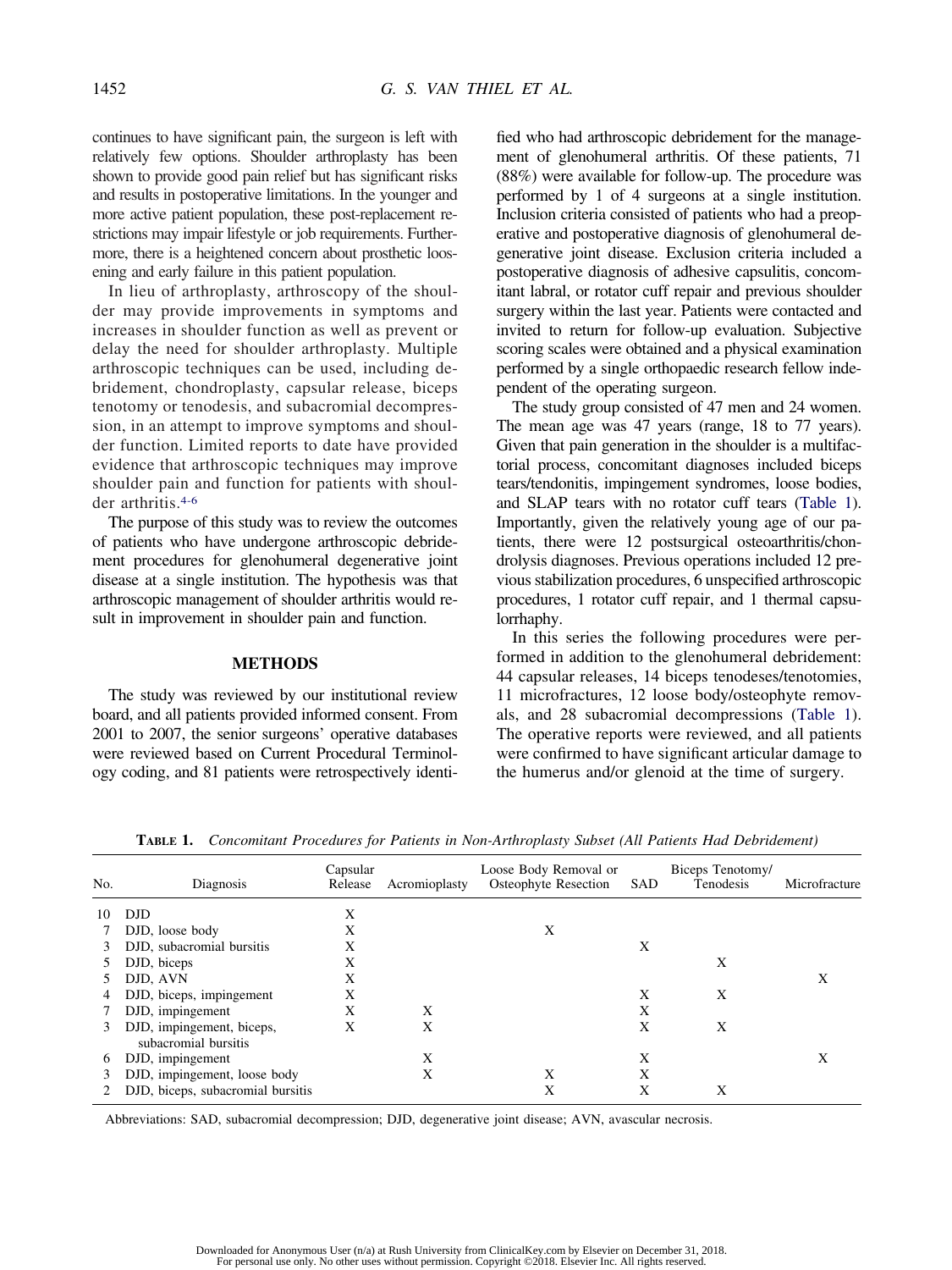The need for subsequent shoulder surgery, Simple Shoulder Test (SST) score, American Shoulder and Elbow Surgeons (ASES) score, Short Form 12 score, visual analog scale (VAS) for pain, and range of motion were recorded preoperatively and postoperatively. In addition, at the time of follow-up, patients were asked to complete the University of California, Los Angeles (UCLA), Constant, and Single Assessment Numeric Evaluation (SANE) scores. Finally, the patients were questioned about their willingness to undergo the procedure again.

Physical examination of the operative shoulder was conducted at the time of follow-up. Range-of-motion data were measured and recorded with a goniometer, including forward elevation in the scapular plane and external rotation with the arm at the side. Strength testing was performed with an Isobex handheld dynamometer (Cursor, Bern, Switzerland) for both forward elevation and external rotation at the side. A total of 3 measurements were made, and the mean was recorded.

In addition, 46 preoperative radiographs were blindly evaluated and classified by the amount of joint space narrowing (in millimeters) on the anteroposterior radiograph, as well as by the method proposed by Samilson and Prieto<sup>7,8</sup> (Fig 1). Arthritic shoulders were divided into 4 grades: 0, normal; 1, mild (osteophytes  $\leq$ 3 mm on humeral head); 2, moderate (osteophytes between 3 and 7 mm on humeral head or glenoid rim); or 3, severe (osteophytes  $>7$  mm with or without articular incongruity).<sup>7</sup> These findings were compared against postoperative outcomes.

### **Statistical Analysis**

All results were analyzed by statistical testing comparing preoperative measures with corresponding postoperative measures at the last follow-up. Paired *t* tests were performed, and results were considered statistically significant at  $P < .05$ . Multivariate regression was used to determine correlations between variables.

#### **RESULTS**

Seventy-one patients were available for follow-up and were segmented into either an arthroplasty or non-arthroplasty subset; the mean age was 47 years (range, 18 to 77 years). At final follow-up, 16 (22%) had undergone shoulder replacement at a mean of 10.1 months (range, 2.5 to 27.2 months; SD, 6.41) after debridement; 4, hemiarthroplasty; 9, total shoulder arthroplasty; and 3, humeral head allograft. The remaining 55 patients comprise the non-arthroplasty subset. There were no statisti-



**FIGURE 1.** (A) Successful debridement with improved range of motion and pain. (B) Unsuccessful debridement. Patient progressed to arthroplasty. Note the large inferior humeral head osteophytes and decreased joint space.

cally significant differences between the 2 groups with regard to age or gender.

We blindly evaluated 46 preoperative radiographs (65%) for joint space narrowing on the anteroposterior radiograph in the plane of the scapula and using the classification system of Samilson and Prieto.7,8 There was a significant decrease in joint space and an increase in classification between the 2 groups. The results are shown in Table 2.

In the non-arthroplasty group, the mean follow-up was 27 months (range; 12 to 90 months; SD, 20.1). In this group 39 patients had grade 4, 16 had grade 3, and 2 had grade 2 articular changes. Furthermore, 41 of these patients had bipolar articular damage, 12 had only humeral destruction, and 2 had isolated glenoid degenerative changes. With regard to shoulder outcome scores, there was a significant increase from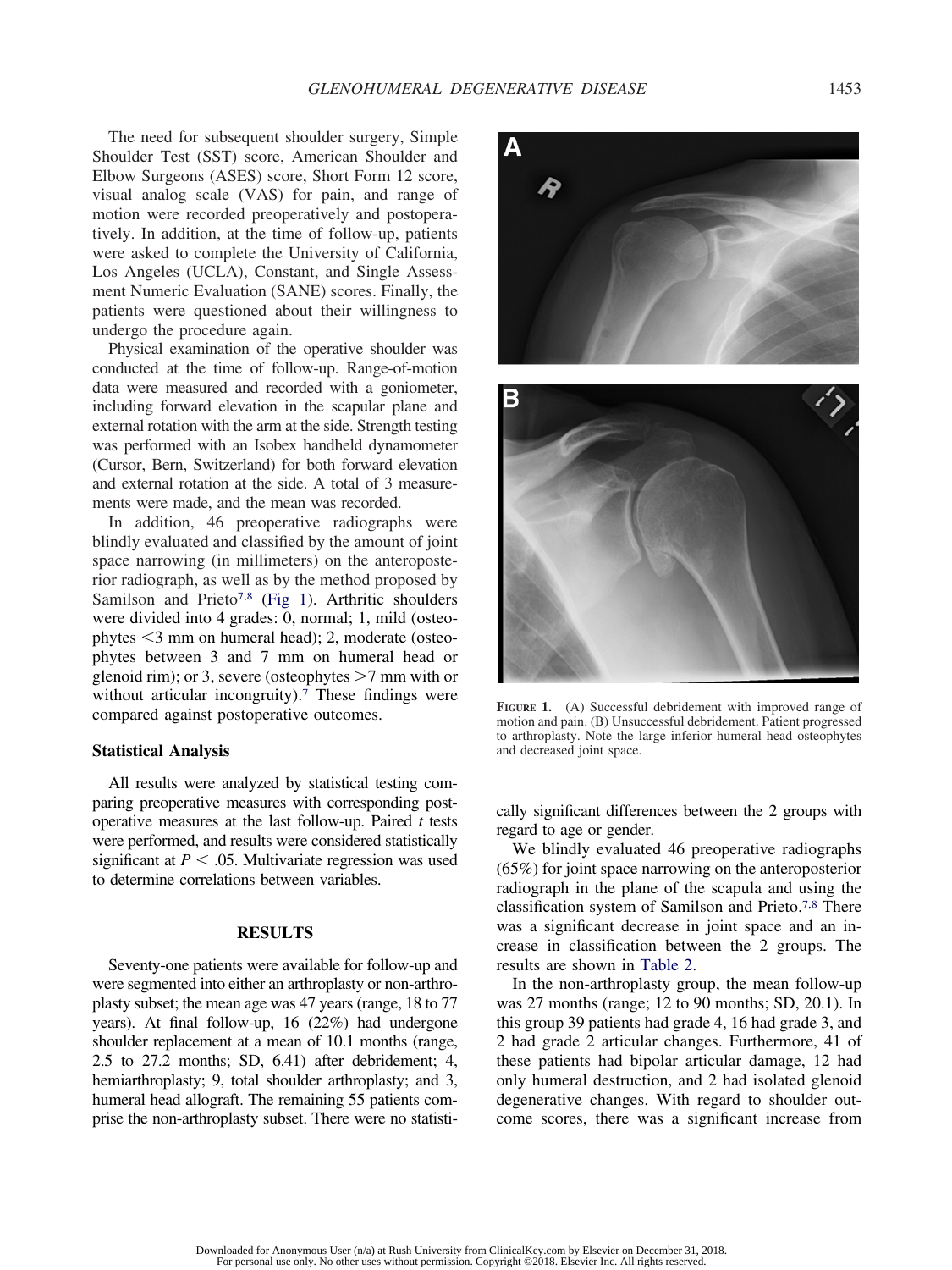|                  | Arthroplasty |       |           | Non-Arthroplasty |         |           |         |
|------------------|--------------|-------|-----------|------------------|---------|-----------|---------|
|                  | Mean         | Range | <b>SD</b> | Mean             | Range   | <b>SD</b> | P Value |
| Joint space (mm) | 1.5          | 0-4   | 1.37      | 2.6              | $0 - 6$ | 1.70      | < 0.05  |
| Grade            | 2.5          | 1-3   | 0.81      | 1.9              | $1 - 3$ | 0.80      | < 0.05  |

**TABLE 2.** *Radiographic Classification: Joint Space on Anteroposterior Radiograph and Samilson and Prieto Classification*

preoperative values in ASES and SST scores, with a significant decrease in VAS. However, Short Form 12 values did not show a significant change. These values are shown in Table 3. Of the 55 patients available for follow-up, 37 had preoperative range of motion recorded. These patients had a significant increase in range of motion in flexion, abduction, and external rotation (Table 3). Preoperative Constant, UCLA, and SANE scores were not available, but postoperative scores are shown in Table 3. The mean Constant score ratio of the affected shoulder to the unaffected shoulder was 0.9. Regression analysis of the data showed no significant correlations between joint space and arthritic grade relating to patient SANE, ASES, SST, and VAS scores in the non-arthroplasty group. Lastly, 45 of the 55 patients (82%) who underwent arthroscopy said that they would repeat the procedure knowing the results they experienced, and none of them has undergone a subsequent procedure.

In the group who progressed to arthroplasty, all 16 patients had grade 4 articular cartilage damage and 14 of these patients had bipolar changes. There was significantly less joint space and larger humeral head osteophytes on preoperative imaging when compared with the non-arthroplasty group (Table 2).

# **DISCUSSION**

The principal results of our study show that arthroscopic debridement can be a successful treatment adjunct for degenerative joint disease of the shoulder in select patients. We treated 71 patients with glenohumeral arthritis with arthroscopic debridement and followed them up at a mean of 27 months. Of these patients, 16 (22%) went on to shoulder replacement at a mean of 10 months. These patients routinely had less than 2 mm of joint space on the preoperative anteroposterior radiograph with substantial humeral head osteophytes. The remaining 55 patients had significant pain relief, improved functional scores, and increased range of motion after debridement. The significant differences on preoperative imaging combined with the improvements in the non-arthroplasty group suggest that the appropriately chosen patient can expect increased shoulder function and decreased pain with an arthroscopic debridement for degenerative joint disease.

|                       | Preoperatively |          |      | Postoperatively |           |           |         |  |
|-----------------------|----------------|----------|------|-----------------|-----------|-----------|---------|--|
|                       | Mean           | Range    | SD   | Mean            | Range     | <b>SD</b> | P Value |  |
| <b>SST</b>            | 6.1            | $0 - 12$ | 3.1  | 9.0             | $3 - 12$  | 2.9       | < 0.05  |  |
| <b>ASES</b>           | 51.8           | $8 - 85$ | 18.6 | 72.7            | 10-100    | 23.9      | < 0.05  |  |
| <b>VAS</b>            | 4.8            | $1-9$    | 2.0  | 2.7             | $0-9$     | 2.6       | < 0.05  |  |
| $SF-12$               | 35.9           | $27-43$  | 4.5  | 36.1            | $23 - 42$ | 5.5       | > 0.05  |  |
| Constant              |                |          |      |                 |           |           |         |  |
| Affected              |                |          |      | 72.0            | 31.7-99.1 | 17.5      | N/A     |  |
| Unaffected            |                |          |      | 78.5            | 23.8-100  | 15.1      | N/A     |  |
| <b>UCLA</b>           |                |          |      | 28.3            | $16 - 35$ | 5.3       | N/A     |  |
| <b>SANE</b>           |                |          |      | 71.1            | $5-100$   | 24.6      |         |  |
| Range of motion $(°)$ |                |          |      |                 |           |           |         |  |
| Flexion               | 137            | 80-180   | 29.9 | 157             | 90-180    | 22.4      | < 0.05  |  |
| Abduction             | 129            | 80-180   | 33.1 | 145             | 81-180    | 31.8      | < 0.05  |  |
| External rotation     | 48             | 10-90    | 20.2 | 63              | 12-90     | 21.1      | < 0.05  |  |

**TABLE 3.** *Shoulder Scores and Range of Motion*

Abbreviations: SF-12, Short Form 12; N/A, not applicable.